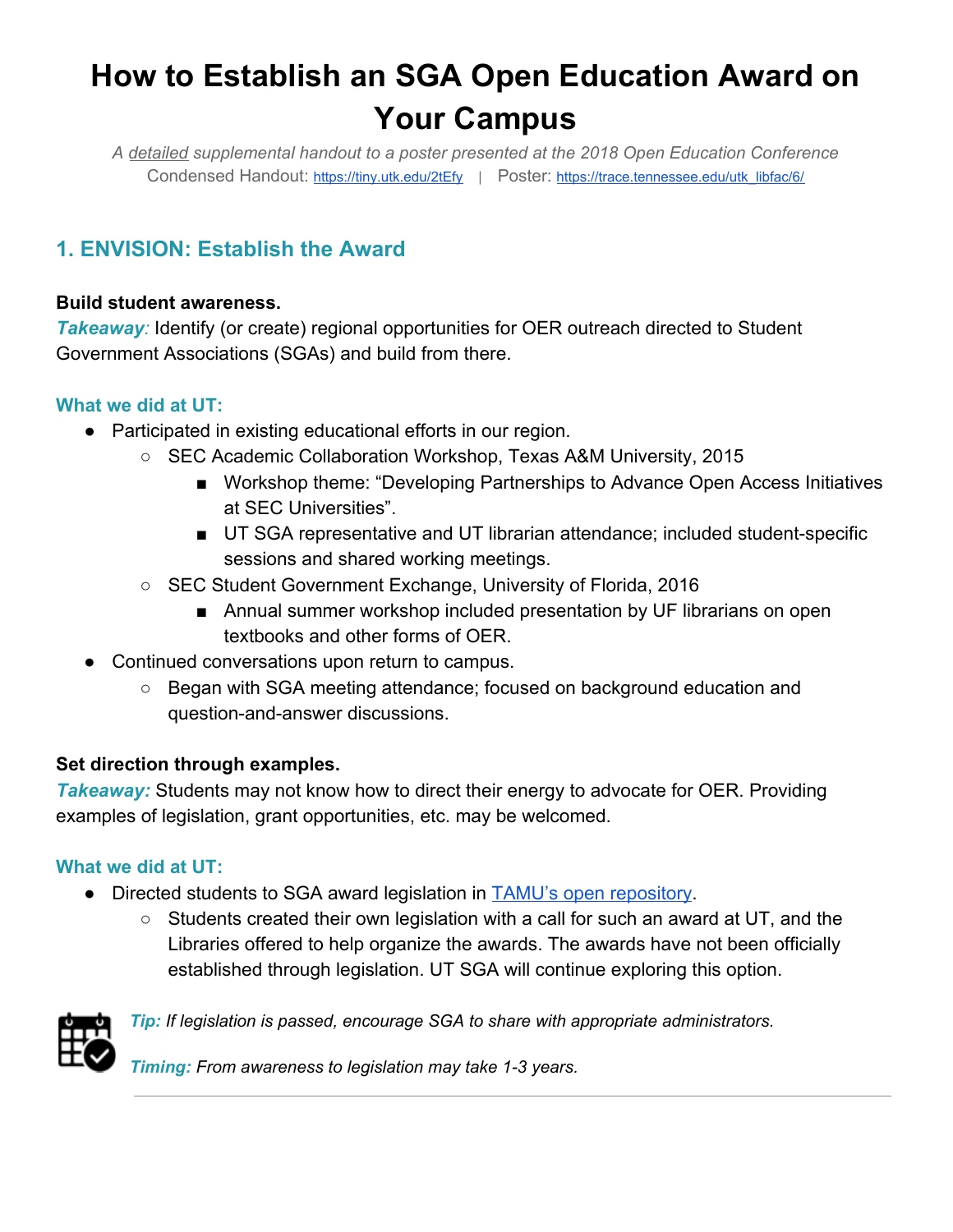### **2. ENCOURAGE: Promote & Coordinate**

### **Educate faculty and students simultaneously.**

**Takeaway:** More than just a form of recognition, promoting the award leads to further conversations about OERs.

### **What we did at UT:**

- Hosted incentivized faculty workshop with the Open Textbook Network the same week as hosting the first SGA Open Education Awards.
	- This dialogue helped lead to three new adoptions of open textbooks.
- Wrote news stories with textbook adoption updates 2-3 times each semester.
- Invited to presentations to Directors of Undergraduate Programs and Department Heads in College of Arts and Sciences.
	- Events included statements from Student Public Research Interest Groups (PIRGs), UT students, SGA, and faculty adopters.

### **Coordinate and promote throughout the year.**

**Takeaway:** Year-long efforts increase word of mouth, student feelings of award ownership, and dissemination back to (and from) departments.

### **What we did at UT:**

- Posted signs marking growing adoptions (thermometers of savings) in highly visible library spaces.
	- Signs were student "owned"; SGA also used them as a way to solicit student feedback on OERs.
- Met with SGA in fall to gauge interest, drawing on summer SEC experiences.
	- Provided time and space for students to settle into semester before continuing the conversation. Met frequently after initial discussion.
- Hosted presentations and workshops throughout the year, including to the interdisciplinary Dean of Libraries' Student Advisory Committee (DSAC).
	- Invited DSAC participation and shared updates in person and online.
	- Note: two graduate students adopted open textbooks in their courses and/or sections from these conversations.

### **Generate campus interest through action-oriented announcements.**

*Takeaway:* Focus communications on soliciting nominations and/or reporting adoptions--not just the new award. Encourage faculty to report their OER adoptions in every news story or announcement intended for them.

### **What we did at UT:**

● Libraries began creating award nomination form as legislation was being drafted.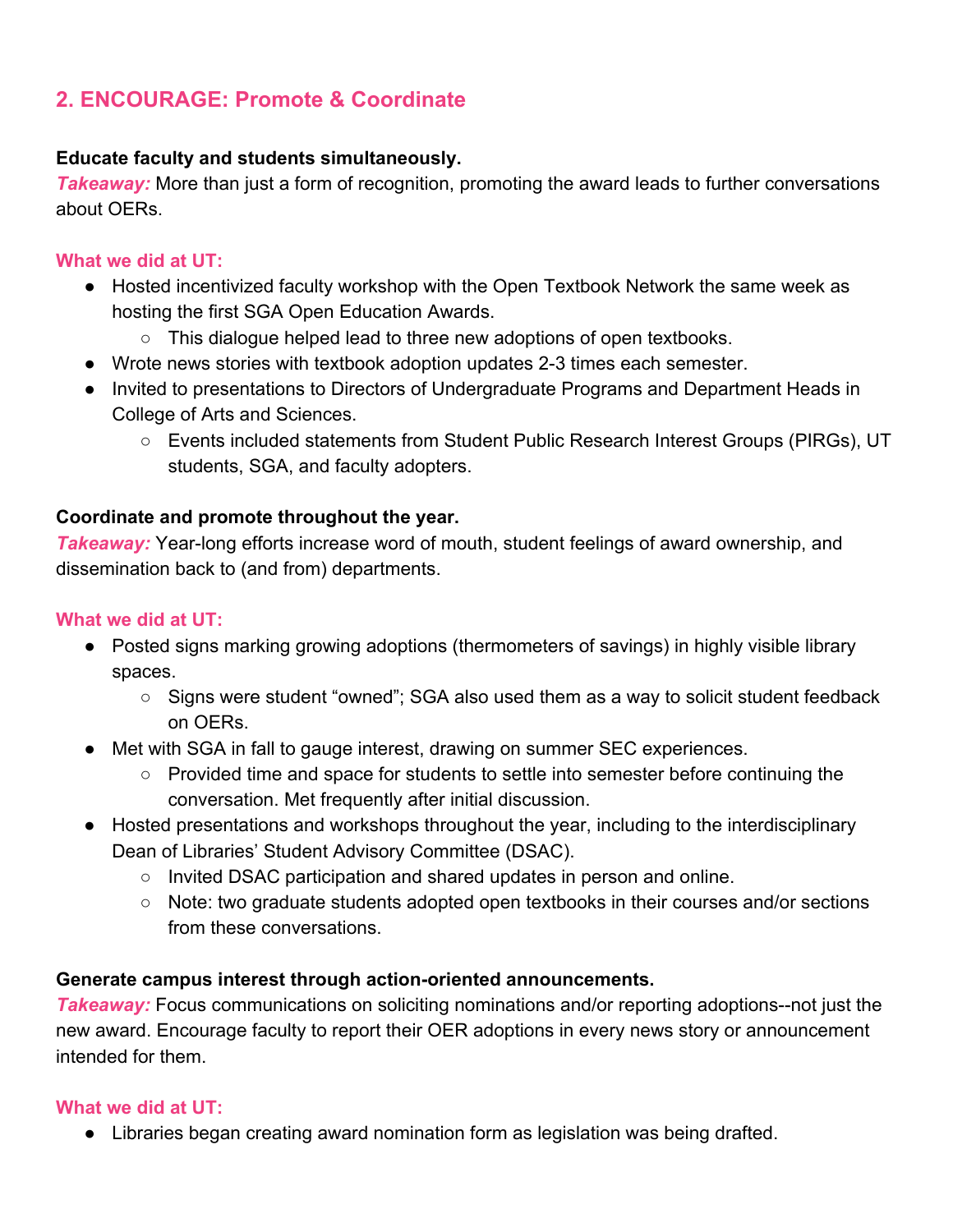● Announcements of awards accompanied calls for action: students to nominate instructors, faculty to report adoptions.



*Tips: Ongoing outreach leads to greater awareness of who has adopted or is considering OER. Use this knowledge to help SGA to target nomination promotions.* 

*Assistance: Those helping students may need to create or assist in developing a nomination form. AUse this as a chance to also develop an OER adoption reporting form. For examples, see UT's [Nomination](https://www.lib.utk.edu/scholar/sga-open-educator-award-nomination-form/)  [form](https://www.lib.utk.edu/scholar/sga-open-educator-award-nomination-form/) (adapted from TAMU) and [Adoption form](http://s.lib.utk.edu/opened) (adapted from Colorado State).*

### **3. ACKNOWLEDGE: Recognize Recipients**

### **Define roles and responsibilities with SGA/partners early in process.**

**Takeaway:** Because the award is student-led, SGA has a major role in soliciting nominations.

### **What we did at UT:**

- SGA and Libraries work together to find and acknowledge instructors with OER adoptions and to define and distribute award criteria.
	- Libraries provide SGA with lists of known courses with OER adoptions.
	- $\circ$  SGA asks for nominations from students and works with Libraries and Division of Student Life offices on plans to solicit nominations.
- SGA works with the Dean of Students Office to distribute emails seeking nominations to students in courses with OER adoptions. SGA also asks instructors if they can visit these classes to encourage nominations.
	- Note: In first year, did not include email solicitations; SGA and librarians sought nominations by distributing flyers outside of large-enrollment classes with open textbook adoptions.

### **Assemble a review committee from interested students.**

**Takeaway:** Asking one student organization (SGA) to be part of all aspects of the award is a burden on an already busy group. Find additional students to support efforts.

### **What we did at UT:**

- Introduced awards with fall semester meetings with Dean of Libraries' Student Advisory Committee (DSAC), including larger discussion of OER.
	- Invited DSAC volunteers to Application Review Working Group; one member of SGA is also part of this team.
	- Note: one student served on group for two consecutive years, providing continuity to the process and support for newer members.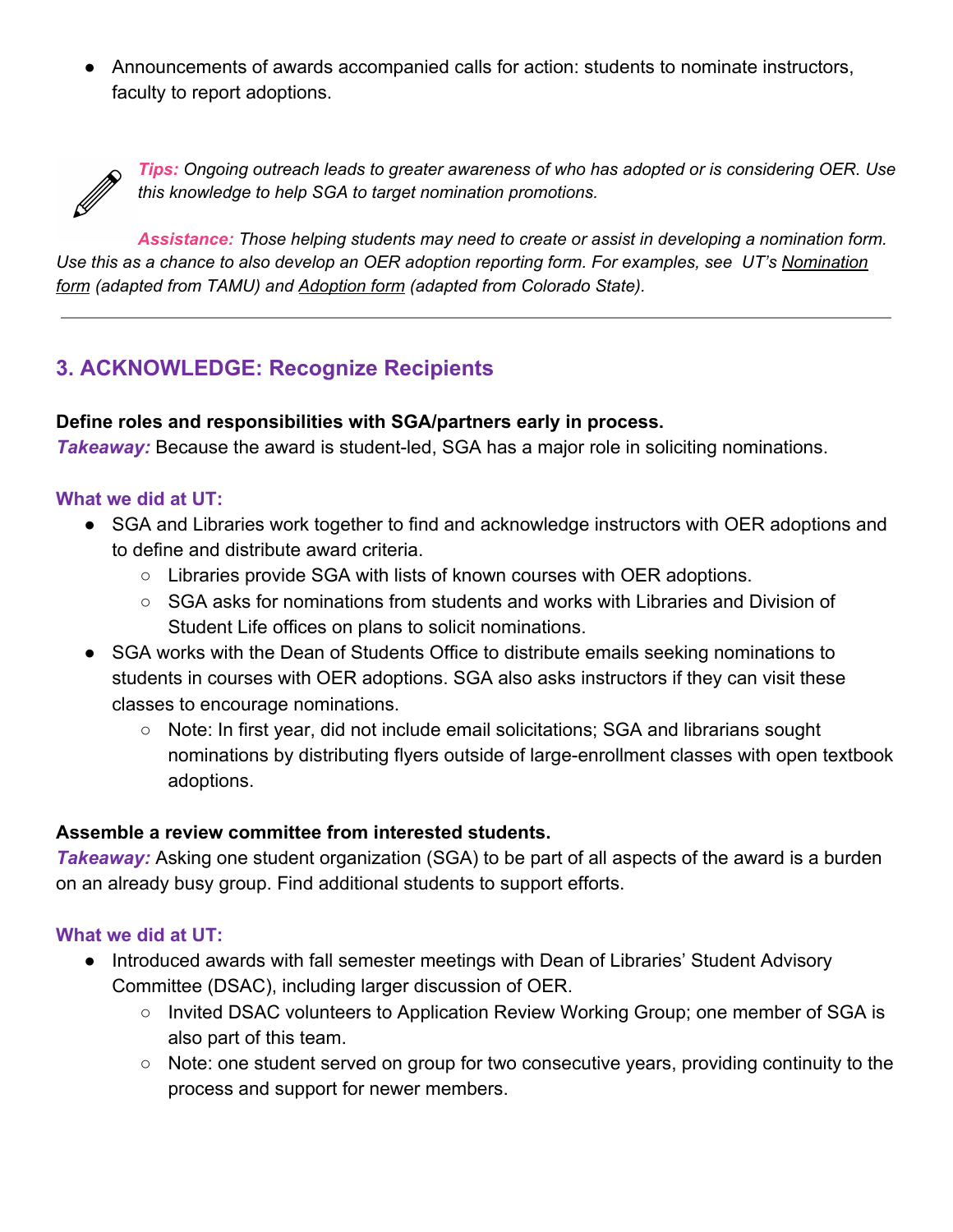### **Provide consistency in hosting annual award reception.**

**Takeaway:** Event planning should be handled outside of student groups to provide continuity and to alleviate pressure on students during busy end-of-year exams.

### **What we did at UT:**

- Libraries led recognition-based elements, including:
	- Paying for small reception and commemorative plaques for winners.
	- Inviting the following to awards ceremony: all involved student groups, students who nominated instructors, all nominated instructors and their Department Heads, Dean of Students, and the Office of the Provost.
- Libraries facilitated follow-up announcements and photos were shared in campus news and on social media.



*Tip: Award does not have to be monetary, but a plaque or trophy is a tangible recognition for winners and is good to showcase in photos and social media.* 

*Timing: Schedule the event early to be sure busy groups (SGA, Deans, Provost or representative) will attend. The timing of the event (near final exams) means attendance has been* 

*low at UT receptions, but participants seem to enjoy the camaraderie of an intimate gathering. Sharing photos and stories is particularly important due to the timing and provides a way to involve even those who cannot attend.*

### **4. ASSESS: Reflect & Improve**

### **Recognize that education is ongoing.**

*Takeaway:* The steps represented throughout the four areas above did not happen all in one year. The efforts sometimes build upon one another but can also change each year.

### **What we observed at UT:**

- There will be confusion about other textbook affordability efforts; it is perpetual education for faculty. "Open" is not easily grasped outside of other affordability programs.
- While OERs grow more familiar to students, the award is perpetually new to them, as is learning reasons why a faculty member might not be interested.

### **Gather data to support vision and share with campus community.**

*Takeaway:* Cultivate dialogue with partners and examine how you can tailor your message for varied audiences (students, faculty, administrators), considering which messages will resonate (e.g., affordability, flexibility in teaching, equity social justice, funding opportunities, etc.).